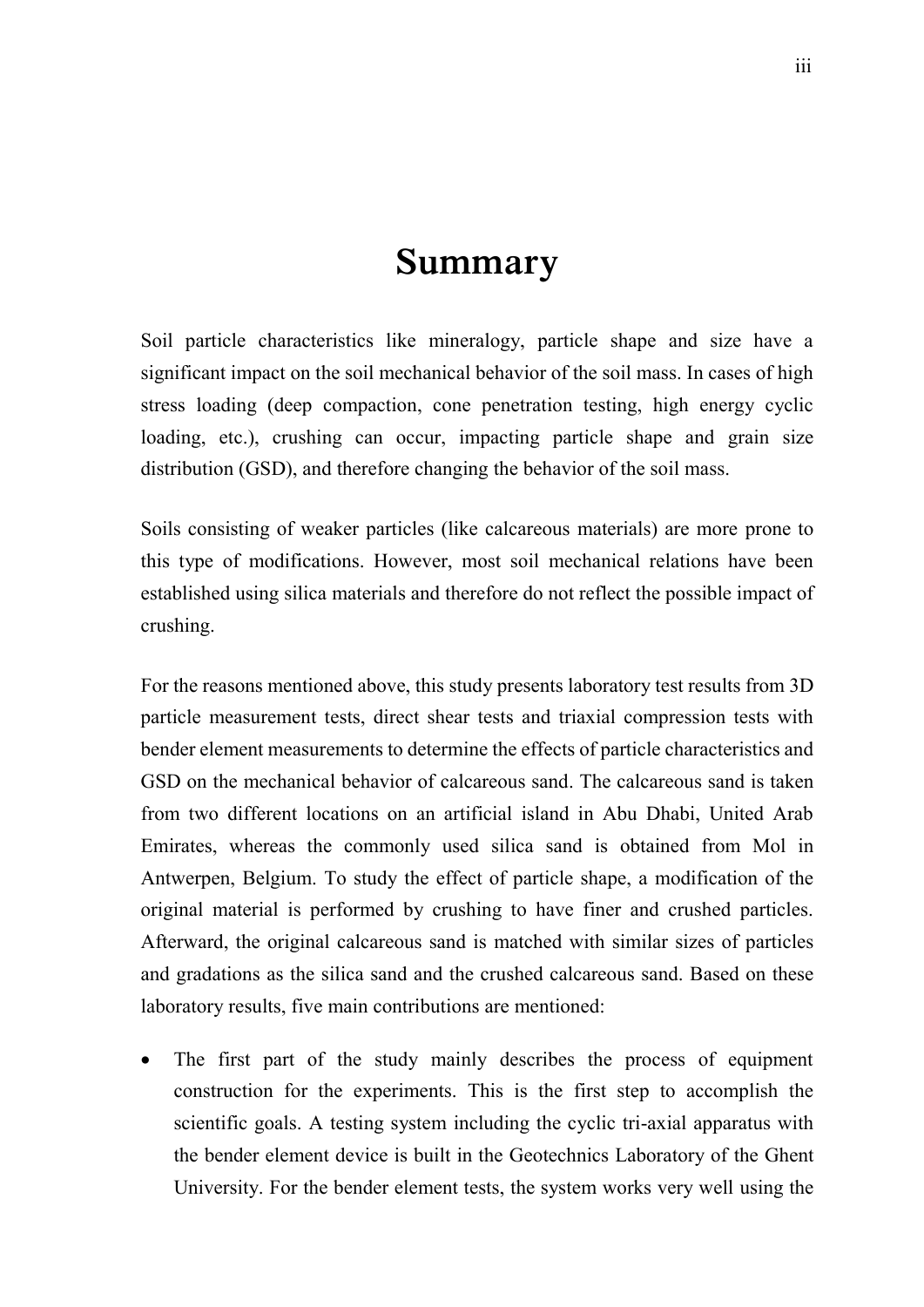stacking technique recommended for the determination of the travel time. For cyclic loading tests, the system works well until a frequency of 1 (Hz) since the program cannot calibrate itself fast enough to make a balance between the input and the output signals at higher frequencies. This is considered as a limitation of the system in this study.

- The second part of the study focuses on the measurements of the size and shape of the particles of the calcareous sand, silica sand and crushed calcareous sand in different fractions of the GSD. Based on the results of the 3D analysis (3DA), the particles of the calcareous sand are found less spherical than those of the silica sand and the crushed calcareous sand. Next, a relationship between particle shape and size is established for the calcareous sand and the crushed calcareous sand. The average sphericity (SPH) of the particles holds an inverse relationship to the particle size. This finding is consistent with the test results of the maximum and minimum void ratios ( $e_{max}$  and  $e_{min}$ ) since  $e_{max}$  and  $e_{min}$ decrease with increasing SPH. Further, the 3DA shows smaller particle sizes than the sieve analysis (SA). This is due to particle interlocking caused by the various particle shapes, especially for the calcareous sand. It is concluded that the particle shape is the main factor affecting the SA results.
- Thirdly, the effects of particle characteristics and gradation on shear properties (shear strength and friction angle) are looked upon using the results of the direct shear tests with emphasis again on the difference between the silica sand and the calcareous sand. The results prove that particle shape and composition are the main factors causing the differences between the calcareous sand and the silica sand. Although the calcareous sand forms a higher void ratio, it gives higher peak and residual shear properties than the silica sand. During shearing, the calcareous sand reaches a lower shear strength at a small shear strain in the early state of shearing and shows a lower dilation at the end of testing than the silica sand especially in the dense samples. The main reason is that the variety of particle shapes increases the particle interlocking and the number of interparticle contacts and thus increases the shear properties of the calcareous sand. For the calcareous sand, the initial relative densities of the samples still have an influence on the shear strength and friction angle at the residual state ( $\gamma = 10\%$ ). This suggests that to reach a critical state, the direct shear tests should be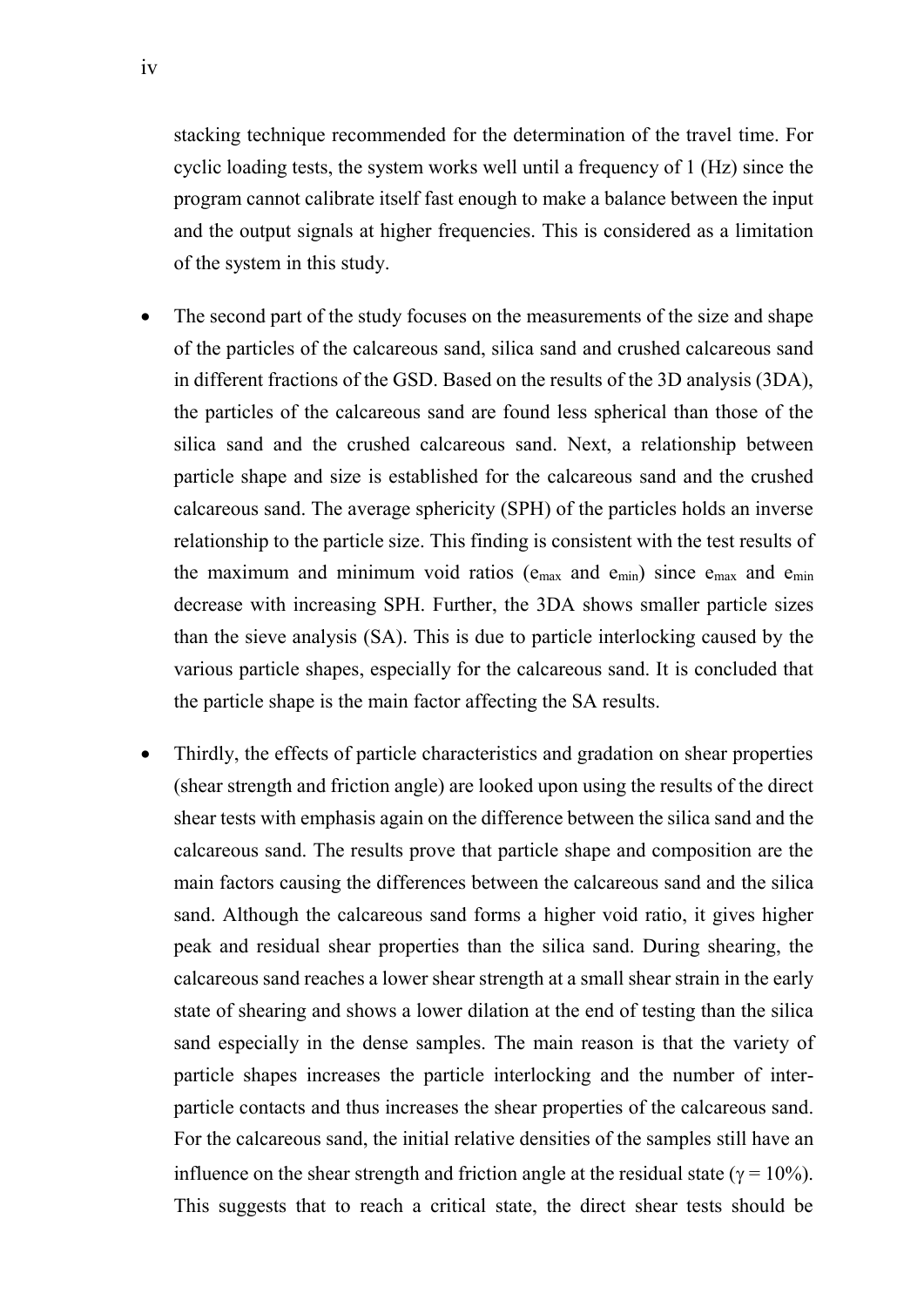performed to a higher shear strain (e. g,  $\gamma = 15\%$  or 20%). Additionally, for calcareous sand, the particle size  $D_{50}$  or uniformity coefficient  $C_u$  increases the shear properties at the residual state. Looking to the effect of  $D_{50}$ , the compression and dilation phase of the calcareous sand are affected strongly by the normal stress. Under the normal stress of 50 kPa, the sample with larger particles shows much more dilation than the sample with smaller particles. However, this trend starts to divert under the higher normal stress of 100 kPa, and finally, the completely opposite tendency is observed under 200 kPa where the sample with larger particles shows more contraction. The particle shape expressed via  $D_{50}$  is also correlated to the shear properties of the calcareous sand. Since the well-graded calcareous sands have better packing densities than the uniform calcareous sands, the packing density gives higher contributions to the shear properties than the particle shape. Therefore, the description of particle shape via  $C_u$  does not correlate with the shear properties and  $D_{50}$  is chosen for correlation purposes.

- The fourth part of the study concentrates on the results of the bender element tests. First, these results indicate that shear wave velocity  $(V_s)$  and thus small strain shear modulus  $(G_0)$  is strongly affected by particle shape. Less dynamic stiffness is found for particles owning more sphericity and less angularity. The G<sup>0</sup> of the calcareous sand is much higher than that of the silica sand at similar stress level and void ratio. This is because, at the same particle size, the calcareous sand with various particle shapes produces a better fabric for shear wave propagation compared with the silica sand. In addition, the increase of uniformity coefficient  $C_u$  and the presence of finer particles (at low  $C_u$ ) have negative impacts on  $G_0$ . Finally, a correlation for  $G_0$  is established for the calcareous sands with different  $C_u$ . The study also shows that predicting  $G_0$  for calcareous sands using existing empirical equations gives very large relative errors. In short, not only the uniformity coefficient  $(C_u)$  but also the particle characteristics including particle shape, size and stiffness are very important to G<sup>0</sup> of soils.
- Finally, cyclic triaxial tests and bender element tests are performed to investigate the effect of the particle characteristics of the calcareous and silica sands on the correlation between cyclic resistance ratio (CRR) and shear wave